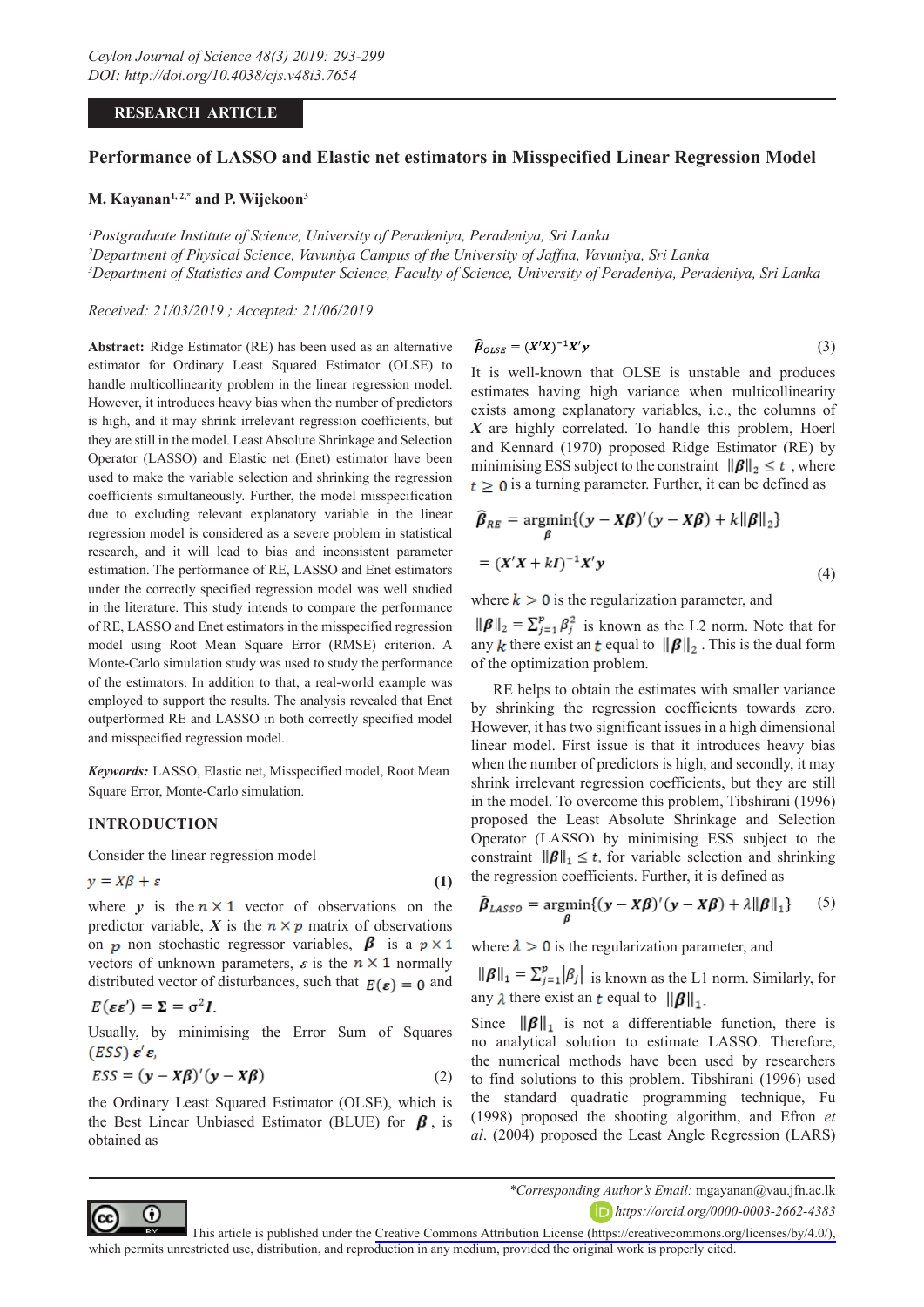algorithm. The LASSO estimation method handles both the multicollinearity problem and best feature selection simultaneously in the high dimension linear regression model. However, according to Zou and Hastie (2005) LASSO estimation procedure is unstable when the number of predictors  $\vec{p}$  is higher than the number of observations  $n$ . Further, the prediction performance of RE dominates LASSO if there exist high multicollinearity among predictors. To handle this problem, Zouand Hastie (2005) proposed Elastic net (Enet) estimator by combining RE and LASSO, and it is defined as

$$
\widehat{\boldsymbol{\beta}}_{\text{Enet}} = \underset{\boldsymbol{\beta}}{\text{argmin}} \left\{ (\mathbf{y} - \mathbf{X}\boldsymbol{\beta})' (\mathbf{y} - \mathbf{X}\boldsymbol{\beta}) + k \sum_{j=1}^{p} \beta_j^2 + \lambda \sum_{j=1}^{p} |\beta_j| \right\}
$$
\n(6)

The LARS-EN algorithm, which is a modified version of the LARS algorithm, has been used to estimate the Enet.

The misspecification of the linear model is unavoidable in the practical situation when fitting regression models. It may occur due to including irrelevant explanatory variables or excluding relevant explanatory variables, or measurement errors in variables.

Note that model (1) can be written as

$$
y = X_1 \beta_1 + X_2 \beta_2 + \varepsilon \tag{7}
$$

where,  $X_1$  and  $X_2$  are the  $n \times q$  and  $n \times r$  matrices

 $(p = q + r)$ ,  $\beta_{1}$  and  $\beta_{2}$  are the  $q \times 1$  and  $r \times 1$  vectors. Let us say that the researcher misspecified the regression model (7) by omitting  $X_2$ , then the model (7) becomes

$$
y = X_1 \beta_1 + u \tag{8}
$$

where  $\mathbf{u} = \mathbf{X}_2 \boldsymbol{\beta}_2 + \boldsymbol{\varepsilon}$ .

Note that  $E(u) \neq 0$ , and the omitted variables may be correlated with the variables in the model if *X* is multicollinear. Therefore, one or more assumptions of the linear regression model will be violated when the model is misspecified, and hence the estimators become biased and inconsistent.

FU (1998), Zou and Hastie (2005), and Oyeyemi *et al*. (2015) examined the performance of RE, LASSO and Enet estimators in the correctly specified linear regression model. In this research, we examined the performance of LASSO and Enet estimator in comparison to RE using Root Mean Square Error (RMSE) criterion when the regression model is misspecified due to the exclusion of some important variables. Rest of the article contains the following contents: estimators under the misspecified model, a common form to represent the RE, LASSO and Enet estimators, a Monte Carlo simulation study and a numerical example to discuss the performance of the estimators, and finally some concluding remarks.

### **MATERIALS AND METHODS**

Now we write RE, LASSO and Enet estimator for the misspecified linear regression model (8) as follows

$$
\widehat{\beta}_{RE}^* = (X_1'X_1 + kI)^{-1}X_1'y \tag{9}
$$

$$
\widehat{\boldsymbol{\beta}}_{LASSO}^* = \underset{\boldsymbol{\beta}_1}{\text{argmin}} \left\{ (\mathbf{y} - \mathbf{X}_1 \boldsymbol{\beta}_1)' (\mathbf{y} - \mathbf{X}_1 \boldsymbol{\beta}_1) + \lambda \sum_{j=1}^q |\beta_j| \right\}
$$
\n(10)

$$
\hat{\beta}_{\text{Enet}}^* = \underset{\beta_1}{\text{argmin}} \left\{ (\mathbf{y} - \mathbf{X}_1 \beta_1)' (\mathbf{y} - \mathbf{X}_1 \beta_1) + k \sum_{j=1}^q \beta_j^2 + \lambda \sum_{j=1}^q |\beta_j| \right\}
$$
\n(11)

Now, let  $\alpha = \frac{\lambda}{k + \lambda}$  then  $(1 - \alpha) = \frac{k}{k + \lambda}$ . Zou and Hastie (2005) have shown that solving  $\beta_1$  in equation (11) is equivalent to minimising ESS subject to the constraint  $(1 - \alpha) \|\boldsymbol{\beta}_1\|_2 + \alpha \|\boldsymbol{\beta}_1\|_1 \leq t$ , where  $0 < \alpha < 1$  and  $\alpha$  is referred to as the mixing percentage of regularization parameters. Further, it can be defined as

$$
\widehat{\beta}_{\text{Enet}}^* = \underset{\beta_1}{\text{argmin}} \left\{ (\mathbf{y} - \mathbf{X}_1 \boldsymbol{\beta}_1)'(\mathbf{y} - \mathbf{X}_1 \boldsymbol{\beta}_1) + (k + \lambda) \sum_{j=1}^q \left[ (1 - \alpha) \beta_j^2 + \alpha |\beta_j| \right] \right\}
$$
\n(12)

Note that  $\alpha = 0$  implies  $\lambda = 0$ , and then Enet estimator in equation (12) is equivalent to RE. Similarly,  $\alpha = 1$ implies  $k = 0$ , and then Enet estimator in equation (12) is equivalent to LASSO. Hence, we can write the RE, LASSO and Enet estimator in a common form in the misspecified regression model as below:

$$
\widehat{\beta}^*(\alpha) = \underset{\beta_1}{\text{argmin}} \left\{ (\mathbf{y} - \mathbf{X}_1 \beta_1)'(\mathbf{y} - \mathbf{X}_1 \beta_1) + (k + \lambda) \sum_{j=1}^q \left[ (1 - \alpha) \beta_j^2 + \alpha |\beta_j| \right] \right\}
$$
\n(13)

where 
$$
\widehat{\boldsymbol{\beta}}^*(\alpha) = \begin{cases} \boldsymbol{\beta}_{RE}^*, & \alpha = 0 \\ \widehat{\boldsymbol{\beta}}_{Enet}^*, & 0 < \alpha < 1 \\ \widehat{\boldsymbol{\beta}}_{LASSO}^*, & \alpha = 1 \end{cases}
$$

The RMSE, which is the expected prediction error of the estimators, is given by

$$
RMSE\left(\widehat{\beta}^*(\alpha)\right) = \sqrt{\frac{1}{n}\left(\mathbf{y}_{new} - \mathbf{X}_{new}\widehat{\beta}^*(\alpha)\right)'\left(\mathbf{y}_{new} - \mathbf{X}_{new}\widehat{\beta}^*(\alpha)\right)}
$$
(14)

where  $(y_{new}, X_{new})$  includes new observations that are not used to obtain the coefficient estimates  $\beta^*(\alpha)$ .

The "glmnet" package available in R programming language was used to estimate RE, LASSO and Enet solutions. A Monte Carlo simulation study was conducted to examine the performance of the RE, LASSO and Enet estimator. Further, a numerical example is employed to supports the results. For the simulation study,  $\alpha$  of the Enet estimator was selected as  $(0.1, 0.2, 0.3, 0.4, 0.5, 0.6, 0.7, 0.9)$ . The minimum RMSE and the suitable value of regularization parameters for the particular problem were calculated using K-fold cross-validation method as suggested by Tibshirani (1996) and FU (1998).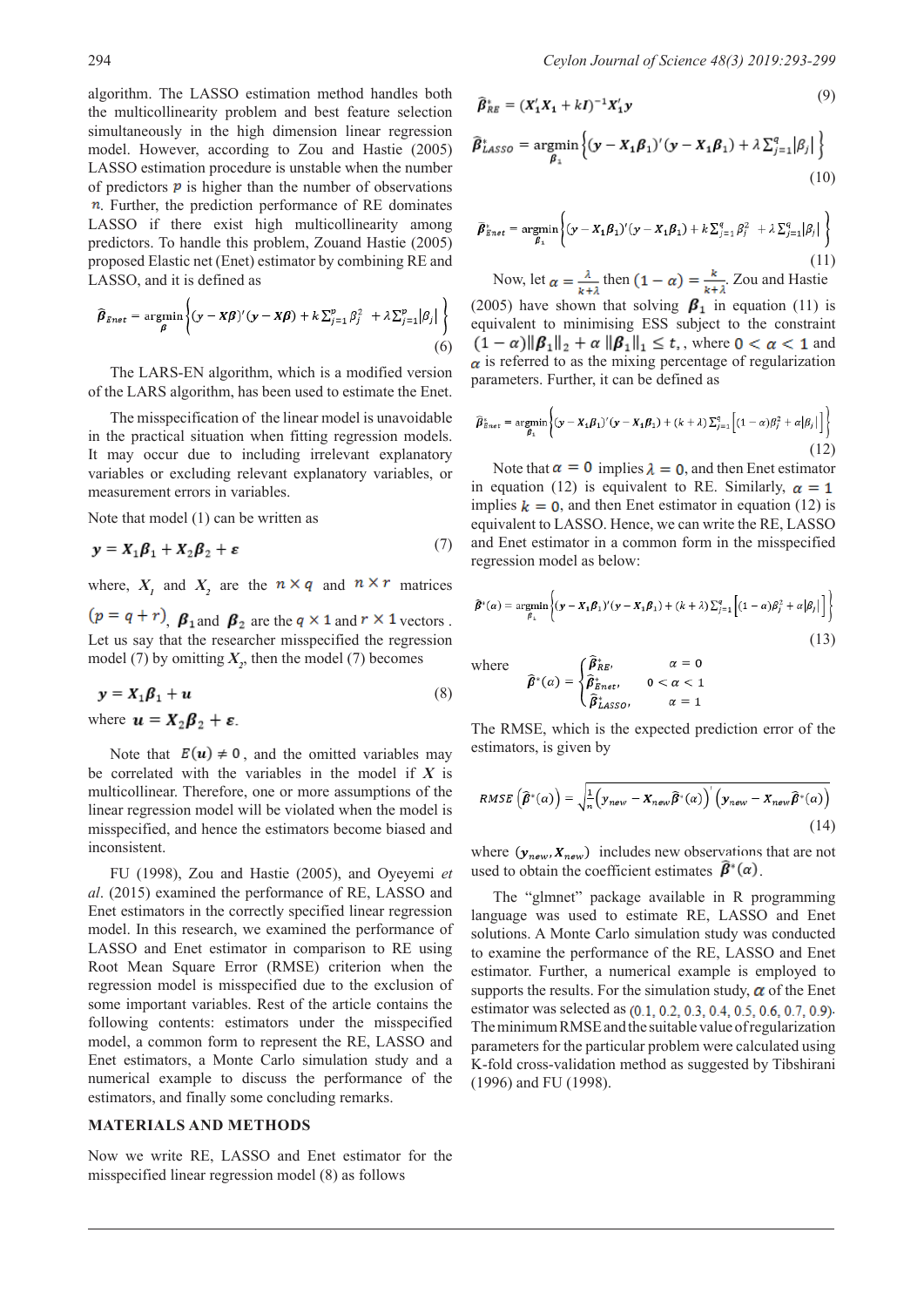### **RESULTS AND DISCUSSIONS**

#### **Simulation study**

According to McDonald and Galarneau (1975), now we generate the regressor variables as follows:

$$
X_{ij} = \sqrt{(1 - \rho^2)z_{ij} + \rho z_{i,p+1}} \quad ;
$$
  
\n
$$
i = 1, 2, ..., n. \quad j = 1, 2, ..., p.
$$
  
\n(15)

where  $z_{ij}$  is an independent standard normal pseudo random number, and  $\rho$  is specified so that the theoretical correlation between any two explanatory variables is given by  $\rho^2$ . We used the linear regression model of 100 observations and 20 regressors, and the dependent variable is generated by using the following equation

$$
y_i = \beta_1 X_{i1} + \beta_2 X_{i2} + \dots + \beta_{20} X_{i20} + \varepsilon_i \qquad ;
$$
  

$$
i = 1, 2, \dots, 100,
$$
  
(16)

Where  $\varepsilon$ , is a normal pseudo random variable with mean zero and variance one. Also, we choose  $\boldsymbol{\beta}' = (\beta_1, \beta_2, ..., \beta_{20})$ as the normalized eigenvector corresponding to the largest eigenvalue of *XX*' for which  $\beta' \beta = 1$ .

To investigate the effects of different degrees of multicollinearity on the estimators, we choose  $\rho = (0.7, 0.8, 0.9)$  which represent low, moderate and high multicollinearity, respectively. To study the effect of misspecification, we choose  $X_1 = (X_1, X_2, \dots, X_{14})$ and  $X_2 = (X_{15}, X_{16}, \dots, X_{20})$ , where  $X_2$  was assumed as the regressor matrix related to omitted variables in the misspecified regression model. Since the execution time for the simulation of the algorithm is too long, the simulation was repeated 50 times according to Tibshirani (1996) and FU (1998).

The estimated RMSE values of the Ridge, LASSO and Enet estimators versus regularization parameter when  $\rho = 0.7$ ,  $\rho = 0.8$  and  $\rho = 0.9$  are displayed in Figures 1–3, respectively. The average minimum simulated RMSE values of the estimators and the optimal value of regularization parameters are summarized in Table 1.

From Figure 1-3, we can observe that Enet outperforms RE and LASSO in both correctly specified and misspecified regression model.



**Figure 1:** Estimated RMSE values of the estimators when  $ρ = 0.7$ ; (a) under correctly specified model (b) under misspecified model.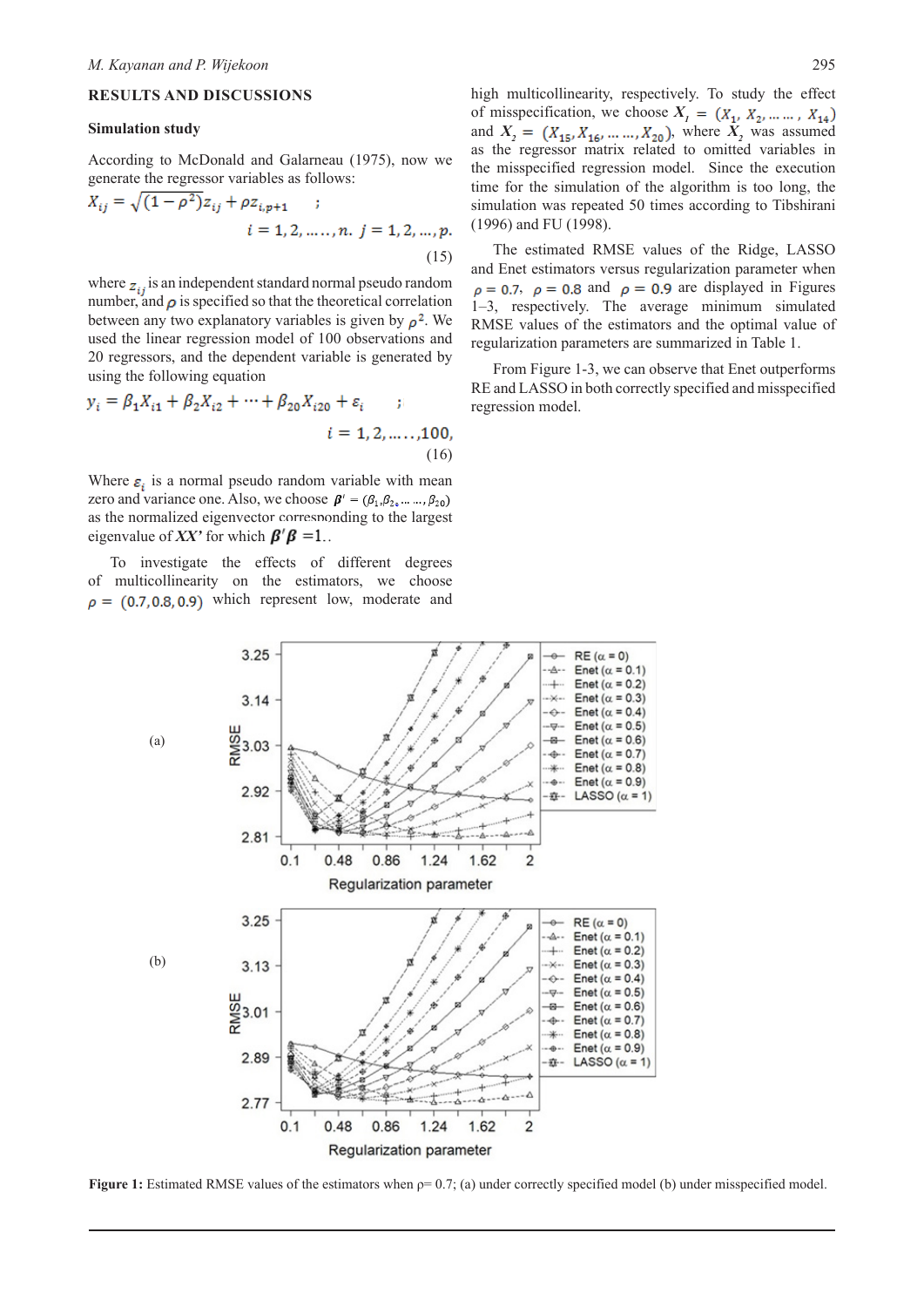

**Figure 2:** Estimated RMSE values of the estimators when ρ= 0.8; (a) under correctly specified model (b) under misspecified model.



**Figure 3:** Estimated RMSE values the estimators when  $ρ = 0.9$ ; (a) under the correctly specified model (b) under misspecified model.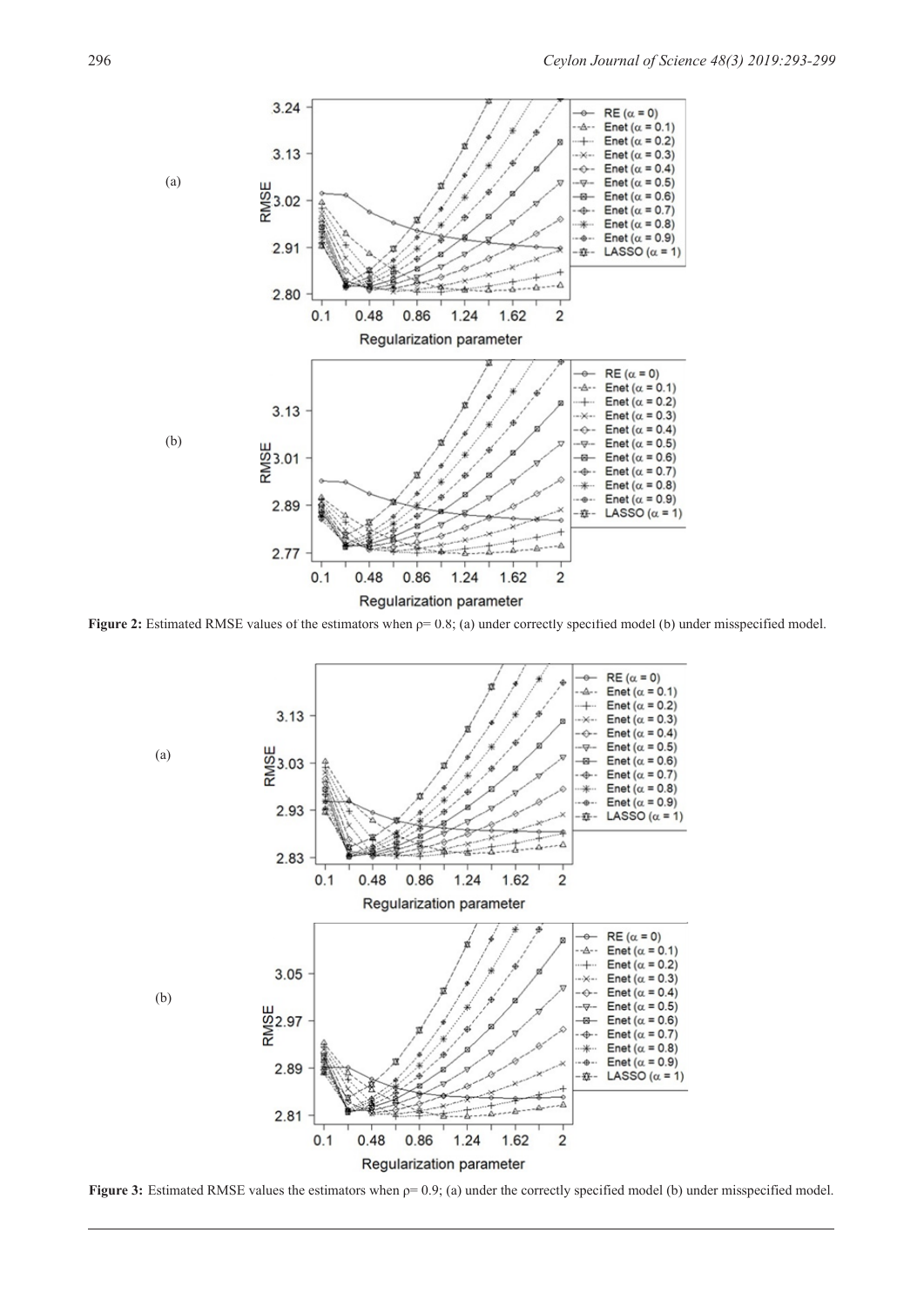|                                   |                         | Correctly specified model   |             |                                 | Misspecified model          |             |                                 |
|-----------------------------------|-------------------------|-----------------------------|-------------|---------------------------------|-----------------------------|-------------|---------------------------------|
|                                   |                         | Regularization<br>parameter | <b>RMSE</b> | Number of<br>selected variables | Regularization<br>parameter | <b>RMSE</b> | Number of<br>selected variables |
| $= 0.7$<br>p                      | $\mathbb{R} \mathbb{E}$ | 2.00<br>$(\alpha = 0)$      | 2.898       | $20\,$                          | 2.00<br>$(\alpha = 0)$      | 2.838       | 14                              |
|                                   | LASSO                   | 0.29<br>$(\alpha = 1)$      | 2.858       | 9                               | 0.29<br>$(\alpha = 1)$      | 2.840       | $\,$ 8 $\,$                     |
|                                   | Enet                    | 1.43<br>$(\alpha = 0.1)$    | 2.809       | 13                              | 1.24<br>$(\alpha = 0.1)$    | 2.770       | 9                               |
|                                   |                         |                             |             |                                 |                             |             |                                 |
| $= 0.8$<br>σ                      | $\mathbb{R} \mathbb{E}$ | 2.00<br>$(\alpha = 0)$      | 2.908       | 20                              | 2.00<br>$(\alpha = 0)$      | 2.852       | 14                              |
|                                   | LASSO                   | 0.29<br>$(\alpha = 1)$      | 2.825       | 9                               | 0.29<br>$(\alpha = 1)$      | 2.815       | 8                               |
|                                   | Enet                    | 0.86<br>$(\alpha = 0.2)$    | 2.804       | 10                              | 1.24<br>$(\alpha = 0.1)$    | 2.767       | 9                               |
|                                   |                         |                             |             |                                 |                             |             |                                 |
| $\frac{9}{2}$<br>$\mathbf l$<br>σ | $\mathbb{R} \mathbb{E}$ | 2.00<br>$(\alpha = 0)$      | 2.885       | 20                              | 1.62<br>$(\alpha = 0)$      | 2.839       | 14                              |
|                                   | LASSO                   | 0.29<br>$(\alpha = 1)$      | 2.851       | 6                               | 0.29<br>$(\alpha = 1)$      | 2.839       | 6                               |
|                                   | Enet                    | 0.48<br>$(\alpha = 0.4)$    | 2.832       | 9                               | 1.24<br>$(\alpha = 0.1)$    | 2.808       | 9                               |

**Table 1:** Optimal Regularization parameter values and estimated minimum RMSE of the simulation study.

According to Table 1, we can observe that Enet estimator produces minimum RMSE in all cases considered in this study. Further, we observe different performances of RE, LASSO and Enet estimators when the model is correctly specified and misspecified.

#### **Numerical example**

The US crime dataset was considered to analyse the performance of Ridge, LASSO and Enet estimators. This data was used by Venables and Ripley (1999) to examine the effect of punishment regimes on crime rates, and it contains 16 variable with 47 observation. The data set is attached to the MASS library in R package, and it includes the following variables:  $M$  (percentage of males aged 14--24),  $\mathcal{S}_{\mathcal{O}}$  (indicator variable for a Southern state),  $\mathcal{E}_{\mathcal{O}}$  (mean years of schooling),  $\vec{p}_0$ 1(police expenditure in 1960),  $\vec{p}_0$ 2 (police expenditure in 1959),  $LF$  (labor force participation rate),  $M$ ,  $F$  (number of males per 1000 females),  $P_{op}$  (state population),  $NW$  (number of non-whites per 1000 people),  $U1$  (unemployment rate of urban males 14--24),  $U2$ (unemployment rate of urban males  $35-39$ ),  $GDP$  (gross domestic product per head),  $Ineq$  (income inequality), **Prob** (probability of imprisonment),  $_{Time}$  (average time served in state prisons),  $y$  (rate of crimes in a particular category per head of population).

For the model fitting,  $\mathbf{y}$  is considered as a dependent variable, the variable  $\mathcal{S}$  is ignored because it is categorical. According to ANOVA of UScrime dataset, the p-values for the predictor variables

M. Ed. Po1, Po2, LF, M.F, Pop, NW, U1, U2, GDP, *Ineq, Prob* and *Time* are  $0.26, 0.00, 0.00, 0.09, 0.47$ , 0.12, 0.33, 0.12, 0.89, 0.01, 0.35, 0.00, 0.024 and 0.62, respectively. Based on the ANOVA, we assume that the variables  $U2$ , GDP, Ineq, Prob and Time are missing and therefore the regression model is misspecified by omitting these variables. The Variance Inflation Factor (VIF) values of the regressor variables of the dataset are 2.86, 5.05, 104.58, 113.028, 2.88, 3.69, 2.53, 3.84, 5.19, 4.83, 9.97, 7.43, 2.75, and 2.66, which shows a moderated multicollinearity on the dataset.

The estimated RMSE values of the RE, LASSO and Enet estimators versus regularization parameter are displayed in Figure 4. The minimum RMSE values of the estimators and the optimal value of regularization parameter are summarized in Table 2.

From Figure 4, we can observe that Enet estimator outperforms other two estimators in both correctly specified and misspecified regression model. It is evident that the RMSE of RE, LASSO and Enet estimators show a significant difference performance when the model is correctly specified and misspecified.

According to Table 2, we can observe the superiority of the Enet estimator in both correctly specified and misspecified regression model. Further, we can note that LASSO and Enet select different number of variables.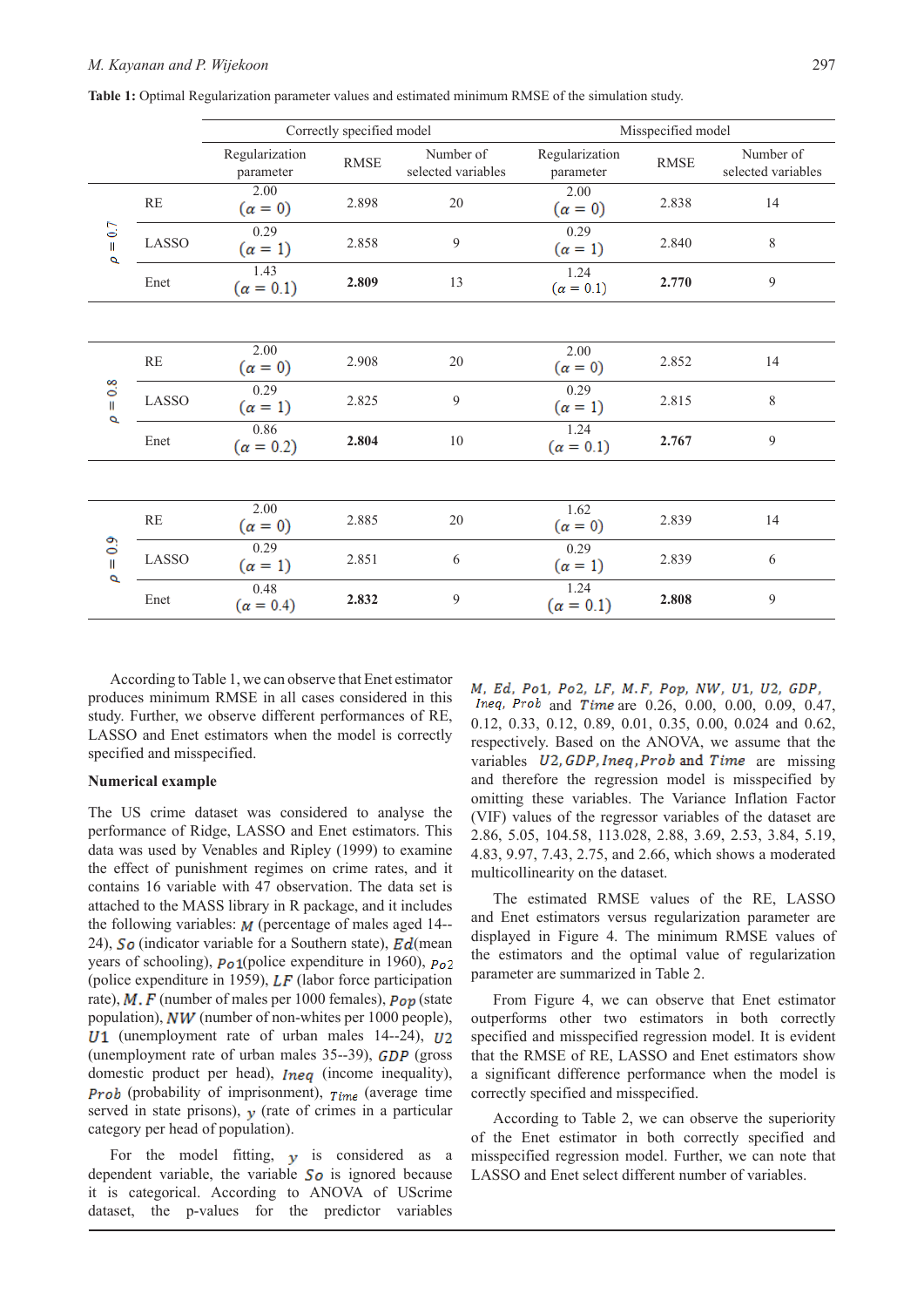

**Figure 4:** Estimated RMSE values of the estimators of US crime dataset; (a) under correctly specified model (b) under misspecified model.

| <b>Table 2:</b> Optimal Regularization parameter values and estimated minimum RMSE of US crime dataset. |  |  |  |
|---------------------------------------------------------------------------------------------------------|--|--|--|
|---------------------------------------------------------------------------------------------------------|--|--|--|

|       |                             | Correctly specified model |                                  | Misspecified model          |             |                                  |  |
|-------|-----------------------------|---------------------------|----------------------------------|-----------------------------|-------------|----------------------------------|--|
|       | Regularization<br>parameter | <b>RMSE</b>               | Number of<br>selected predictors | Regularization<br>parameter | <b>RMSE</b> | Number of selected<br>predictors |  |
| RE    | 20<br>$\alpha = 0$          | 248.93                    | 14                               | 30<br>$\alpha = 0$          | 287.96      | 9                                |  |
| LASSO | 17.5<br>$(\alpha = 1)$      | 248.37                    | 8                                | 27.5<br>$(\alpha = 1)$      | 276.24      |                                  |  |
| Enet  | 7.5<br>$\alpha = 0.9$       | 237.90                    | 11                               | 25<br>$\alpha = 0.9$        | 273.88      | 6                                |  |